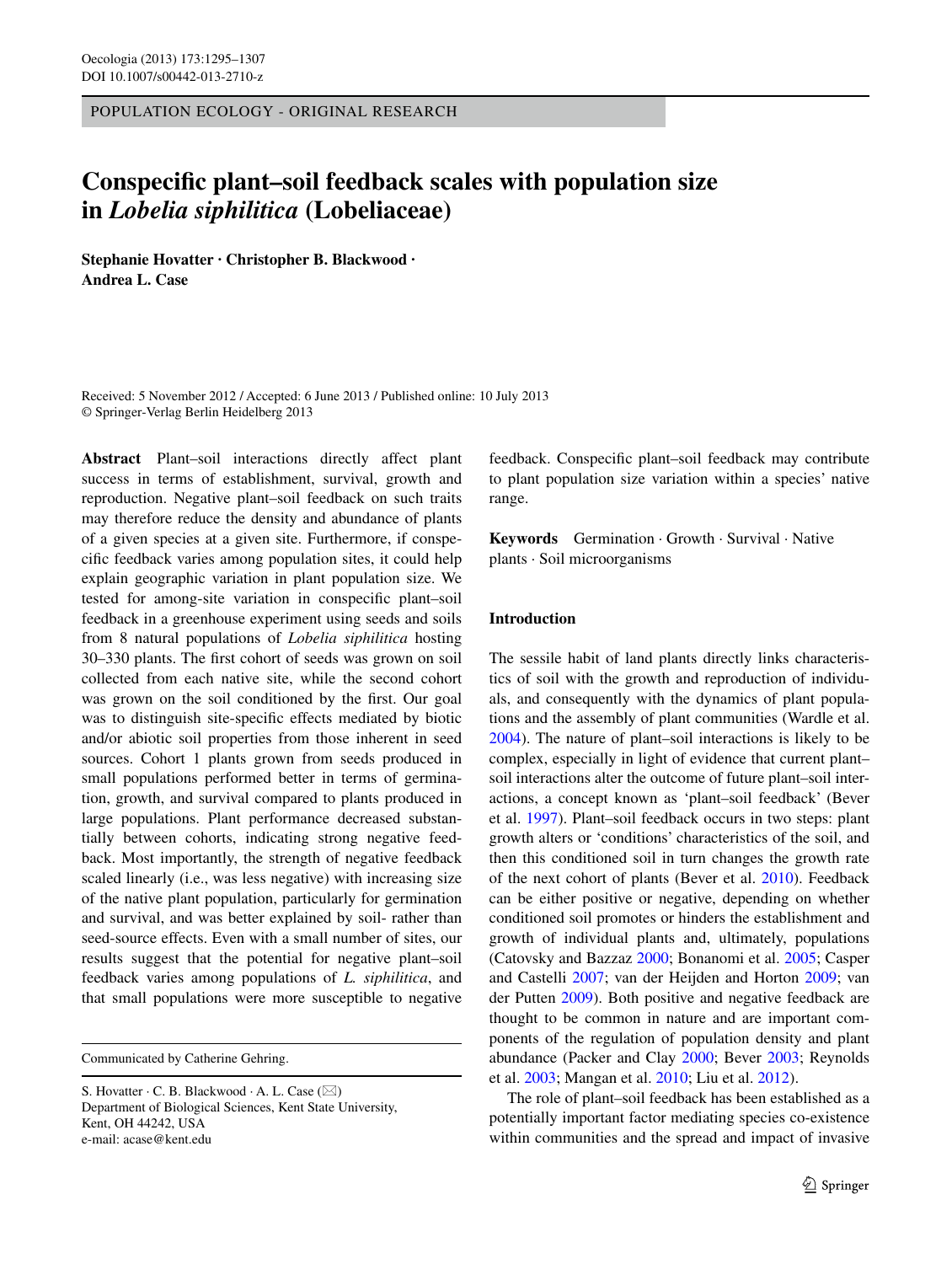plant species (reviewed in Kulmatiski et al. [2008;](#page-11-6) Bever et al. [2010](#page-10-1)). In addition, species relative abundance has been shown to be associated with susceptibility to negative feedback, with species that are more vulnerable to negative feedback having lower abundance (Klironomos [2002](#page-11-7); Mangan et al. [2010\)](#page-11-4). This negative feedback is often attributed to a build-up of soil pathogens with increased virulence (Liu et al. [2012](#page-11-5)), and escape from co-adapted pathogens mediating negative feedback has been proposed as a mechanism by which plants are able to become invasive outside their native range (Klironomos [2002](#page-11-7); Callaway et al. [2008;](#page-11-8) Reinhart et al. [2010\)](#page-11-9). However, relatively few studies have examined whether the nature of feedback might vary among sites across the native range of a single plant species, and whether site-specific feedback has the potential to explain variation in population size. In one example (van de Voorde et al. [2011\)](#page-12-3), heterospecific feedback (i.e., the effects of soil conditioning by heterospecific plants) on one focal plant species was correlated with field age, potentially explaining reduced abundance of the focal species in older fields. In contrast, several other studies have found that variation in heterospecific feedback effects did not have as strong an influence on plant performance as other environmental characteristics that vary among sites within a species' native range (Harrison and Bardgett [2010](#page-11-10); Yelenic and Levine [2011](#page-12-4)). The studies described above focused on variation in heterospecific feedback among sites across a species native range. However, most seed dispersal and clonal growth occurs near conspecific plants in herbaceous species (Thomson et al. [2011\)](#page-12-5), and conspecific feedback effects are usually among the most strongly negative feedbacks measured for a native plant species (e.g., Klironomos [2002](#page-11-7); Kulmatiski et al. [2008;](#page-11-6) van Grunsven et al. [2010;](#page-12-6) Harrison and Bardgett [2010](#page-11-10); van de Voorde et al. [2011](#page-12-3); but see Pregitzer et al. [2010](#page-11-11)). Our goal here is to document variation among sites in conspecific feedback that could also have a strong effect on broad-scale variation in plant population size. This is a potential component of plant–soil feedback that, to our knowledge, has not been previously examined.

In order for plant–soil feedback to explain variation in population size among sites, feedback itself must be spatially variable. Variation among sites in the propensity for conspecific negative feedback could have multiple underlying causes (Bezemer et al. [2006](#page-10-4)). Feedback could vary with local nutrient availability, the presence/absence of particular soil microbes (e.g., Reinhart et al. [2003;](#page-11-12) Lekberg and Koide [2005;](#page-11-13) Nelson [2004;](#page-11-14) Dalling et al. [2011\)](#page-11-15), the history of plant–soil interactions at a site (Bartelt-Ryser et al. [2005;](#page-10-5) Kardol et al. [2007;](#page-11-16) Grman and Suding [2010;](#page-11-17) van de Voorde et al. [2011\)](#page-12-3), or plant genotypic variability in either in susceptibility to feedback or influence on soil conditions (Madritch et al. [2006,](#page-11-18) [2007;](#page-11-19) Schweitzer et al. [2008](#page-11-20); Sthultz et al. [2009;](#page-12-7) Liu et al. [2012](#page-11-5)). Most interesting from our perspective is that variation in feedback among sites may be caused by the unique combination of soil conditions and the particular plant populations at each site, such that the particular level of feedback at each site may not be readily explained by soil conditions or plant population characteristics separately. Because of this, experiments designed to distinguish the roles of soil versus plant characteristics on feedback as independent and interactive effects are important for understanding the consequences of spatially variable feedback for plant population size.

This paper describes an investigation of variation in conspecific plant–soil feedback with the expressed goal of explaining population size variation in the native range of *Lobelia siphilitica* (Lobeliaceae). This native perennial is ideal for our study because individual plants produce thousands of passively dispersed seeds (Johnston [1991](#page-11-21); Caruso and Yakobowski [2008](#page-11-22)), and germination is high under sterile conditions (Proell [2009](#page-11-23); and unpublished data), yet most populations contain fewer than 100 adults (Caruso and Case [2007;](#page-11-24) and unpublished data). If germination, establishment, growth, and/or survival in natural populations are generally low, plant–soil feedback at early life-cycle stages may play an important role in regulating population size at a given location.

To test whether conspecific plant–soil feedback is more negative at sites hosting small plant populations, we collected both soil and seeds from native sites varying widely in the number of *L. siphilitica* plants. We used a factorial design to examine both soil-source and seed-source effects on conditioning and feedback in relation to native plant population size. Our approach differs in two fundamental ways from many previous studies of plant–soil feedback (reviewed in Bever et al. [2010\)](#page-10-1), reflecting our focus on regional-scale dynamics of plant populations and variation in conspecific feedback rather than a more 'traditional' focus on plant communities or invasiveness. First, the native soils were collected from microsites in the field that did not contain *L. siphilitica* plants because we wanted to specifically characterize microsites where recruitment of new *L. siphilitica* could occur. Thus, these soils were unconditioned relative to *L. siphilitica,* and instead conditioned by heterospecifics, at the start of the experiment. Second, we did not swap plants from different *L. siphilit ica* sites between the conditioning phase and the test phase (as suggested in fig. 1a of Bever et al. [2010\)](#page-10-1) because such swapping would change the focus of our experiment to understanding the consequences of feedback for seed flow between population sites, rather than recruitment within population sites.

Our design specifically allowed us to test: (1) direct effects of seed source, soil characteristics, and seed–soil interactions on plant performance within each cohort,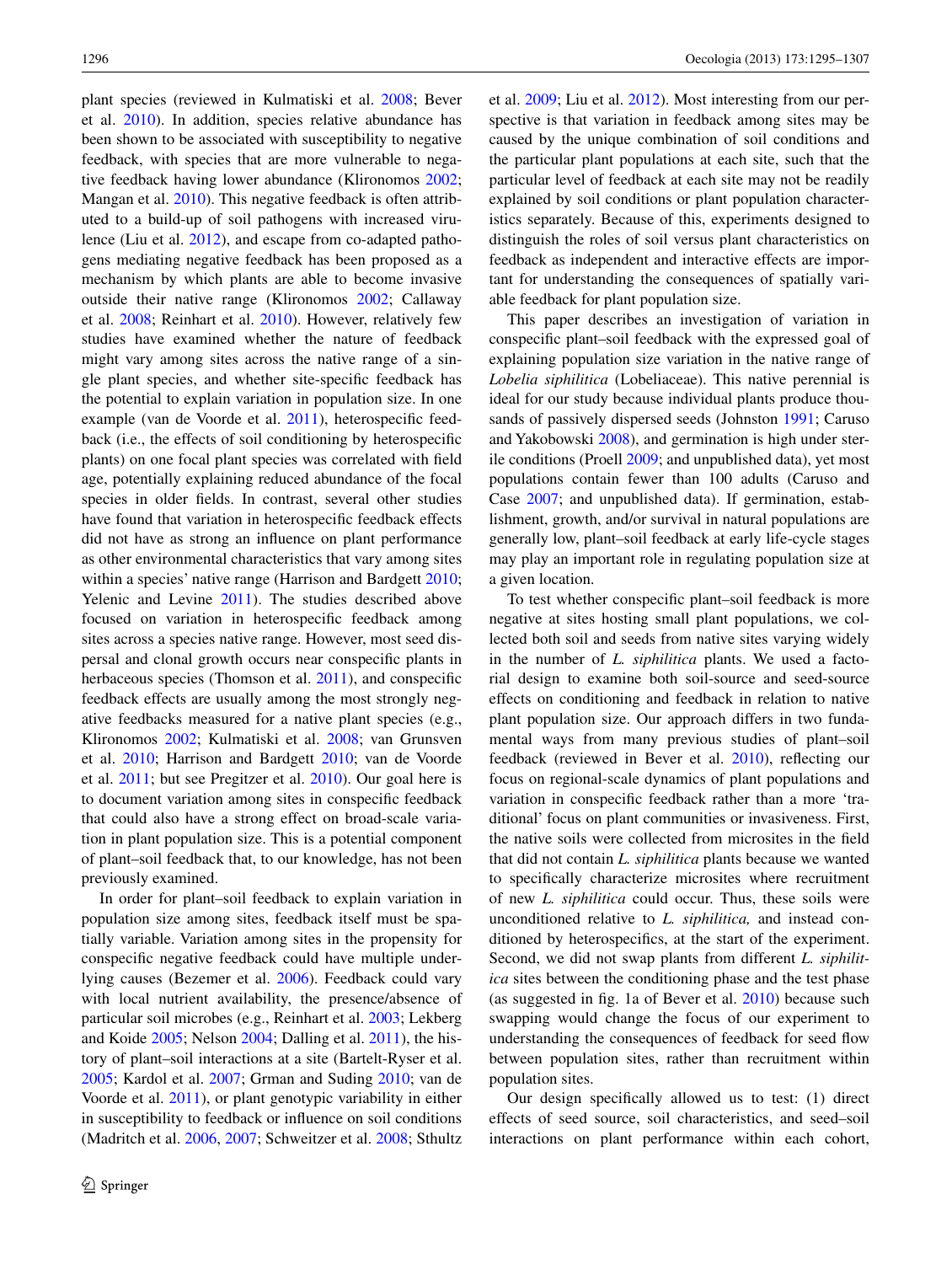(2) whether variation in conspecific feedback effects on plant performance between cohorts is mediated through seed sources, soil sources, or the interactive effects of both, and (3) the relationship between field population size and conspecific feedback and/or the direct effects of seed or soil sources.

## **Materials and methods**

# Study system

*Lobelia siphilitica* (Lobeliaceae) is a short-lived herbaceous wildflower native to eastern North America. Plants form a basal rosette upon germination; most bolt and flower within approx. 2–4 months under greenhouse conditions (Case, unpublished data). Peak flowering for this species is typically late July through September; mature fruits can be seen in October and November. Seeds are passively dispersed, and likely to land close to conspecifics. In addition, some plants form clonal rosettes at the base of the inflorescence, which perennate and flower in subsequent years, yielding clonal perennial genets with monocarpic ramets (Beaudoin Yetter [1989\)](#page-10-6).

## Soil and seed sources

Eight widely distributed *L. siphilitica* populations across Ohio and West Virginia were chosen as study sites (Table [1](#page-2-0)). These comprise a subset of the populations used to assess variability in soil microbial communities among sites (Hovatter et al. [2011](#page-11-25)). In September 2006, we censused the total number of adult (reproductive) plants at each site (Table [1](#page-2-0)). For 6 of the 8 sites, we censused again in 2007, 2008, and 2009. These populations encompass the range of flowering population sizes typical of *L. siphilitica* (Caruso and Case [2007](#page-11-24)) and span a wide variety of soil types (Hovatter et al. [2011](#page-11-25)).

Seeds were collected from 10 randomly selected plants in each of the 8 populations in October 2006. In July 2007, when native seeds were germinating and perennial adult plants were in rosette stage, we collected several liters of soil from 5–7 randomly selected locations within each of the 8 populations. All soil was obtained from the upper 15 cm under plants representative of the plant community at each site, but not under *L. siphilitica* (thus, conditioned by heterospecifics). These microsites would represent potentially available sites for the dispersal and establishment of new *L. siphilitica* plants; thus, feedback measured in these soils could reflect the potential for recruitment of new plants at each site. All population sampling and soil processing was completed within 1 week. Soil was bulked by population, sieved (4 mm) to remove rocks and large woody debris, and mixed with coarse, autoclaved sand in a 3:1 (soil:sand) ratio by volume.

## Plant–soil feedback experiment

Plants were grown in two consecutive 8-week cohorts in 2007. In the first cohort, *L. siphilitica* seeds were sown on the heterospecific soil obtained from the field. All eight seed sources and soil sources were crossed in a fully factorial design (64 seed  $\times$  soil combinations) in five replicate blocks for a total of 320 pots. In the second cohort, soil that had been conditioned by an *L. siphilitica* individual during the first cohort was sown with new *L. siphi‑ litica* seeds from the same population, allowing us to test for within-population feedback due to conspecific soil conditioning.

<span id="page-2-0"></span>**Table 1** Location and size of eight study populations of *Lobelia siphilitica* in Ohio (*OH*) and West Virginia (*WV*), USA, were used as seed and soil sources for the plant–soil feedback experiment

| Population            | County, State      | Number of L. siphilitica | Mean number of <i>L. siphilitica</i> plants |
|-----------------------|--------------------|--------------------------|---------------------------------------------|
|                       |                    | plants $(2006)$          | per year (2006–2009)                        |
| Bonnivale (BO)        | Wood Co., WV       | 30                       |                                             |
| Storm Drain (SD)      | Fayette Co., WV    | 44                       | 36                                          |
| Olive Green (OG)      | Guernsey Co., OH   | 53                       | -                                           |
| Pearson (PS)          | Lucas Co., OH      | 61                       | 110                                         |
| Jennings Woods (JW)   | Portage Co., OH    | 119                      | 89                                          |
| Apple Creek (AC)      | Tuscarawas Co., OH | 153                      | 59                                          |
| Campbell Prairie (CP) | Lucas Co., OH      | <b>200</b>               | 294                                         |
| Buckwheat (BW)        | Preston Co., WV    | 333                      | 386                                         |

Populations are ordered by number of plants in the year that seeds were collected (2006)

Geographic coordinates and results of soil analyses are available in supplementary information for Hovatter et al. [\(2011](#page-11-25)); [http://esapubs.org/](http://esapubs.org/archive/ecol/E092/006/appendix-A.htm) [archive/ecol/E092/006/appendix-A.htm](http://esapubs.org/archive/ecol/E092/006/appendix-A.htm))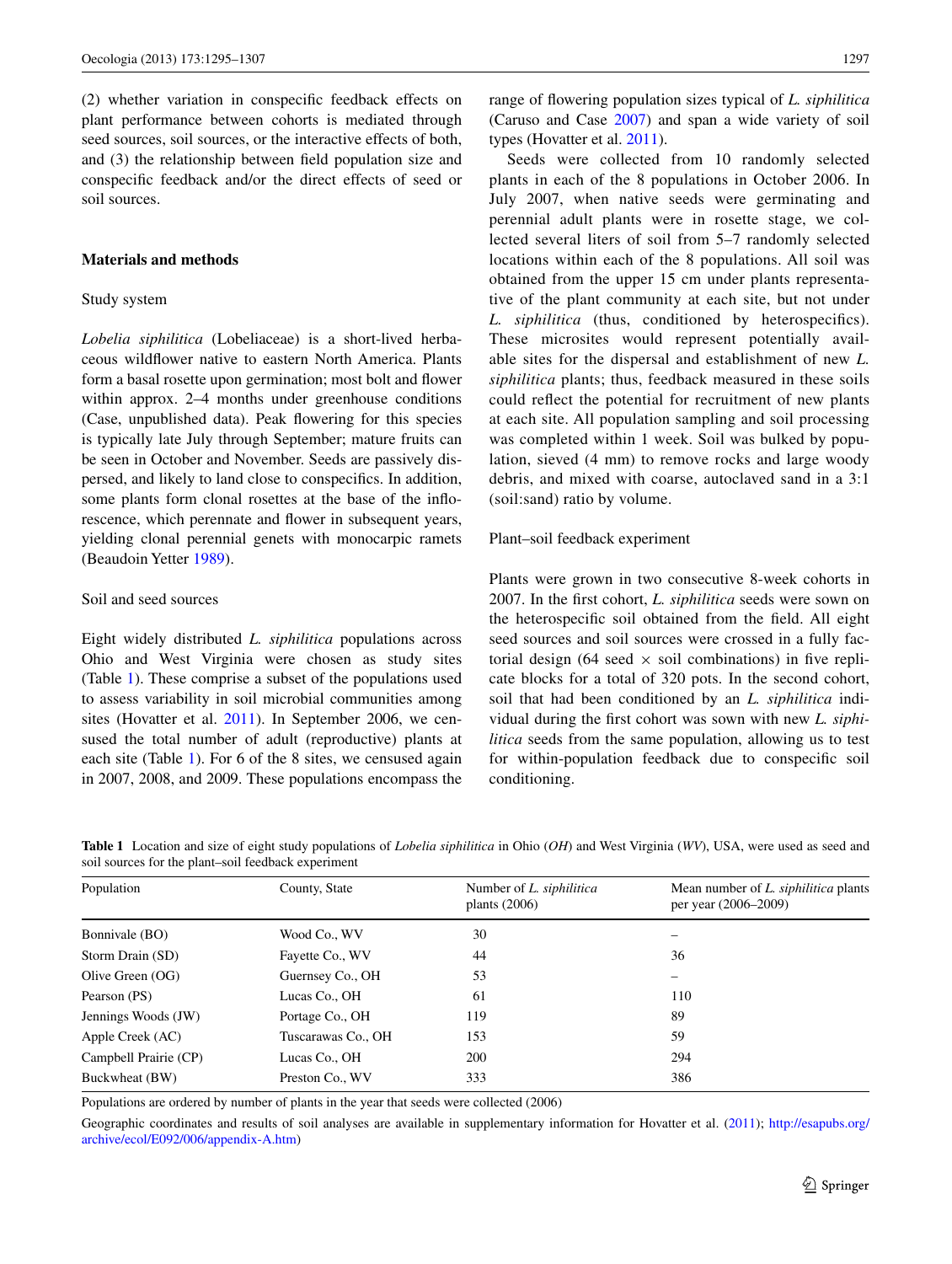## *Cohort 1 (conspecific soil‑conditioning phase)*

In May 2007, 200 seeds were bulked from the 10 maternal plants from each population, using an equal number of seeds from each. Each batch of seeds was placed between two layers of sterile wet filter paper in a clean plastic Petri dish and subjected to 8 weeks of vernalization at 4 °C to break seed dormancy (Dudle et al. [2001](#page-11-26)). We filled 3.5-in (c.9-cm) square pots (BFG Supply, Xenia, OH, USA) with the sieved field-collected soil from a single population soil source, and planted five seeds, all from a single population seed source, into each pot. To keep experimental seedlings separated from seedlings emerging from native soil seed banks, we cut drinking straws into 1-cm rings, placed five rings on the surface of the soil in each pot, and put one *L. siphilitica* seed into each ring. This allowed us to monitor the experimental seeds that were placed on the surface of the soil, and remove any additional seedlings germinating within each pot. Pots were randomized within each block, weeded daily to remove all non-experimental seedlings, and top watered daily to saturation with distilled water. Each pot was placed in its own drain dish, so that there was no contact among pots.

We recorded seedling emergence daily for 2 weeks, when pots were thinned, leaving only the largest *L. siphilit ica* seedling in each pot (hereafter referred to as the 'focal plant'). Thus, germination was scored as the percentage of all five seeds that had emerged in each pot by week 2. All other traits were recorded biweekly, but only for the focal plant in each pot. We counted total leaf number and measured rosette diameter to the nearest mm with digital calipers on each focal plant at 2-week intervals until harvesting. Focal plants that suffered mortality were noted during each biweekly census. We refer to the last census in which a focal plant was alive as 'survival' because this is the minimum age of the plant when it died.

At week 8, we completely removed all focal plants (after measuring) and all soil from each pot. The soil was homogenized with gloved hands in clean plastic containers and placed back into its original pot; this conditioned soil was used in Cohort 2. After each pot and plant was processed, gloves were changed and all mixing containers were rinsed with water, cleaned with a mixture of 95 % ethanol and bleach, and dried before proceeding to the next pot.

#### *Cohort 2 (test phase for conspecific feedback)*

At the start of Cohort 1 (July 2007), 200 additional seeds from the same 10 maternal plants were transferred to cold treatment (4 °C) for 8 weeks of vernalization. After all plants from Cohort 1 had been harvested, the entire procedure (planting, monitoring, and harvesting) was repeated as above using the homogenized, conditioned

soil recovered from Cohort 1 as substrate. Soils were put back into the same pots, and planted with the same population seed source as in Cohort 1 (i.e., we did not change the seed  $\times$  soil combinations between cohorts). Cohort 1 pots were reassigned to the same block for Cohort 2, but their positions within blocks were re-randomized.

### Statistical analysis

#### *Direct effects on plant response traits*

We used mixed-model analyses of variance (ANOVA) in JMP v.9.0 (SAS Institute [2010\)](#page-11-27) to look for sources of variation in germination (percent of seedlings emerging within first 2 weeks), maximum plant diameter (largest of the biweekly measurements), maximum leaf number (highest of the biweekly leaf counts), and survival (age at death of each focal plant) during each 8-week cohort. Three-way ANOVAs on each of the four plant response traits included soil source, seed source, cohort, and all interactions as fixed effects. Block was included as a random effect, nested within the soil  $\times$  seed term, to represent individual pots, which were not independent between cohorts. Separate ANOVAs by trait were justified given highly significant effects of soil, seed, and cohort on all plant response traits in a MANOVA (all effect  $P < 0.0001$ ). Pots with no germination ( $n = 122$ ) were included as zeros for the analysis of germination, but were recorded as 'missing' for analysis of all other plant responses. Because three soil  $\times$  seed combinations were entirely missing in Cohort 2 (i.e., there was no germination in any of the replicate pots), we could test for the three-way interaction only on percent germination.

#### *Feedback effects*

To assess plant–soil feedback between cohorts, we calculated feedback indices for each pot as the difference in each trait value between Cohorts 1 and 2 (similar to comparison between growth periods by Kardol et al. [2006](#page-11-28)). For example, if a pot had 80 % germination in Cohort 1 and 20 % germination in Cohort 2, germination feedback would be  $C2 - C1 = -60$ ; if plants survived for 8 weeks in C1 and only 3 weeks in C2, then survival feedback would be  $C2 - C1 = -5$ . This best represents the change in performance within each pot and, unlike feedback metrics using ratios (C2/C1) or proportional change  $[(C2 - C1)/$ C1; see Table [1](#page-2-0) in Brinkman et al. [2010\]](#page-11-29), allowed us to include the empty pots in the analysis. This is important for two reasons. First, C1 empty pots showing C2 germination represent positive feedback, making the  $C2 - C1$ analysis of negative feedback more conservative than using ratios or proportions. Second, using the difference permits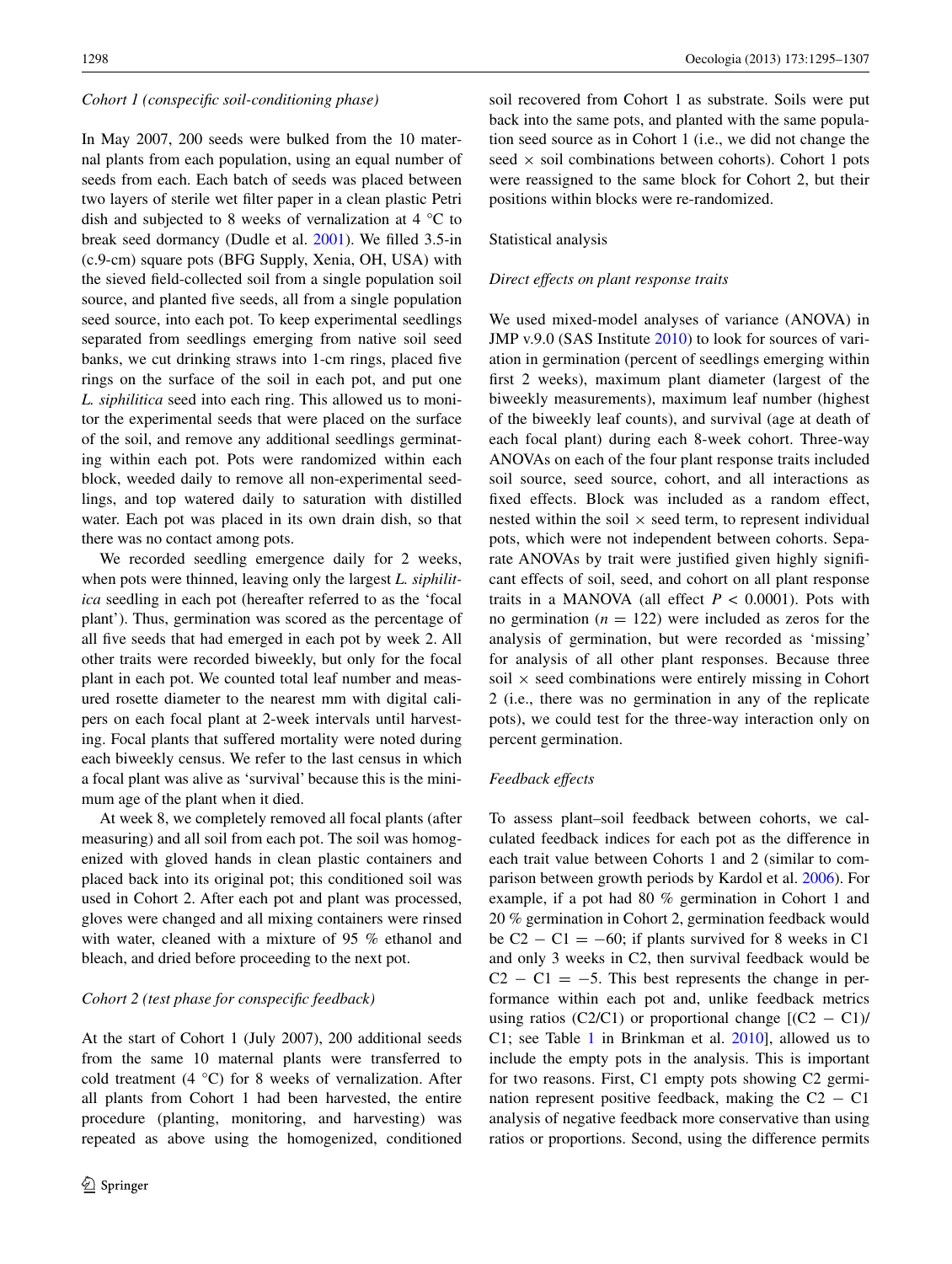quantitative assessment of the strength of complete negative feedback (i.e., when C2 germination was zero). Nevertheless, to assess consistency among various potential feedback indices, feedback analyses were performed with both the difference  $(C2 - C1)$  and ratio  $(C2/C1)$ , with and without empty pots. Correlations between feedback metrics were positive and highly statistically significant  $(r_p = 0.92)$ for germination, 0.52 for rosette diameter, 0.92 for leaf number, 0.89 for survival; all  $P < 0.0001$ ), and the results from each analysis were qualitatively the same (data not shown). Therefore, we present here the analyses based on  $C2 - C1$  including empty pots.

We performed two-way ANCOVAs on the feedback index for each trait to look for the fixed effects of seed source, soil source, or an interaction effect on the intensity of plant–soil feedback; block was included as a random effect. One potential weakness in two-phase feedback studies, particularly when plants are grown in pots under greenhouse conditions, is that nutrients may be depleted by Cohort 1 plants during the conditioning phase, increasing the likelihood of observing negative feedback in the second phase (Brinkman et al. [2010\)](#page-11-29). Assuming that larger plants could potentially use up more nutrients from the soil during the conditioning phase compared to smaller plants, we included Cohort 1 plant size as a covariate in each analysis. Cohort 1 plant size was represented by the first principal component (PC1) of Cohort 1 maximum rosette diameter and leaf number, accounting for 88.7 % of the variation in the data. An additional way to assess whether nutrient depletion could be contributing to apparent feedback is to run correlations between Cohorts 1 and 2 for each plant size variable (Brinkman et al. [2010\)](#page-11-29). Therefore, we also ran between-cohort correlations for each trait. Negative correlations (e.g., pots with larger Cohort 1 plants having smaller Cohort 2 plants) would be consistent with the possibility that the larger plants depleted soil nutrients during the conditioning phase, while positive or no correlation would be evidence against this.

Average feedback indices were calculated to capture variation from three sources: (1) average soil-source feedback index was the mean feedback on each of the eight soil sources averaged across all seed sources, (2) average seedsource feedback index was the mean feedback on each of the eight seed sources across all soil sources, and (3) average site-specific feedback index was the mean feedback for each of the eight paired soil and seed sources from the same original population site.

Average site-specific feedback presents a unique case, where seeds are matched with soil from their original population sites. This is useful as an estimate of the levels of feedback that natural populations would likely experience at the original population site, but confounds the effects of soil characteristics and those associated with the seed

sources. Thus, we ran two additional analyses to dissect the causes of site-specific feedback. First, we regressed average site-specific feedback against average soil- and seed-source feedback indices for each trait. Significant relationships would indicate which source (soil vs. seed) was likely driving the site-specific feedback effects. Second, we ran nested ANOVAs on each of the four feedback indices to test whether matched soils and seeds performed differently in terms of feedback compared to seeds and soils paired from different sites (i.e., a 'home' vs. 'away' effect). The model included a fixed effect (matched vs. unmatched), a random effect of block, and two random nested effects accounting for variation among the 'away' sites: (1) soil source nested within the matching effect represents the performance of each seed source on its native soil vs. all other soils; and (2) seed source nested within the matching effect represents a differential effect of one particular soil source on seeds from the same site relative to seeds from other sites.

# *Variation in plant traits or plant–soil feedback with population size*

Significant effects of seed or soil sources in the ANCOVAs indicate whether those source populations differed from each other, but not whether plant responses to native soil conditions or plant–soil feedback were correlated with the size of source populations in the field. We used separate linear regressions of population size against the least-squares means for each plant response, and against size-adjusted least-squares means for each feedback index. We ran the regressions for all eight populations using population size in 2006; this census is most representative of factors that may have affected the seeds that were produced during that season. To test consistency of the patterns observed during the experiment, we repeated the regressions using the average plant population size from 2006 to 2009 at the six sites for which we had these additional population size data. Note that second-order polynomial regressions were tested and all were non-significant, thus only results of linear regressions are shown.

## **Results**

Direct effects of soil and seed source on plant responses

#### *Soil‑source versus seed‑source direct effects*

Soil source directly affected three of the four plant responses—maximum diameter, leaf number, and survival (Table [2;](#page-5-0) Fig. [1\)](#page-5-1); the effect on germination was only marginally significant (but see below). Seed-source effects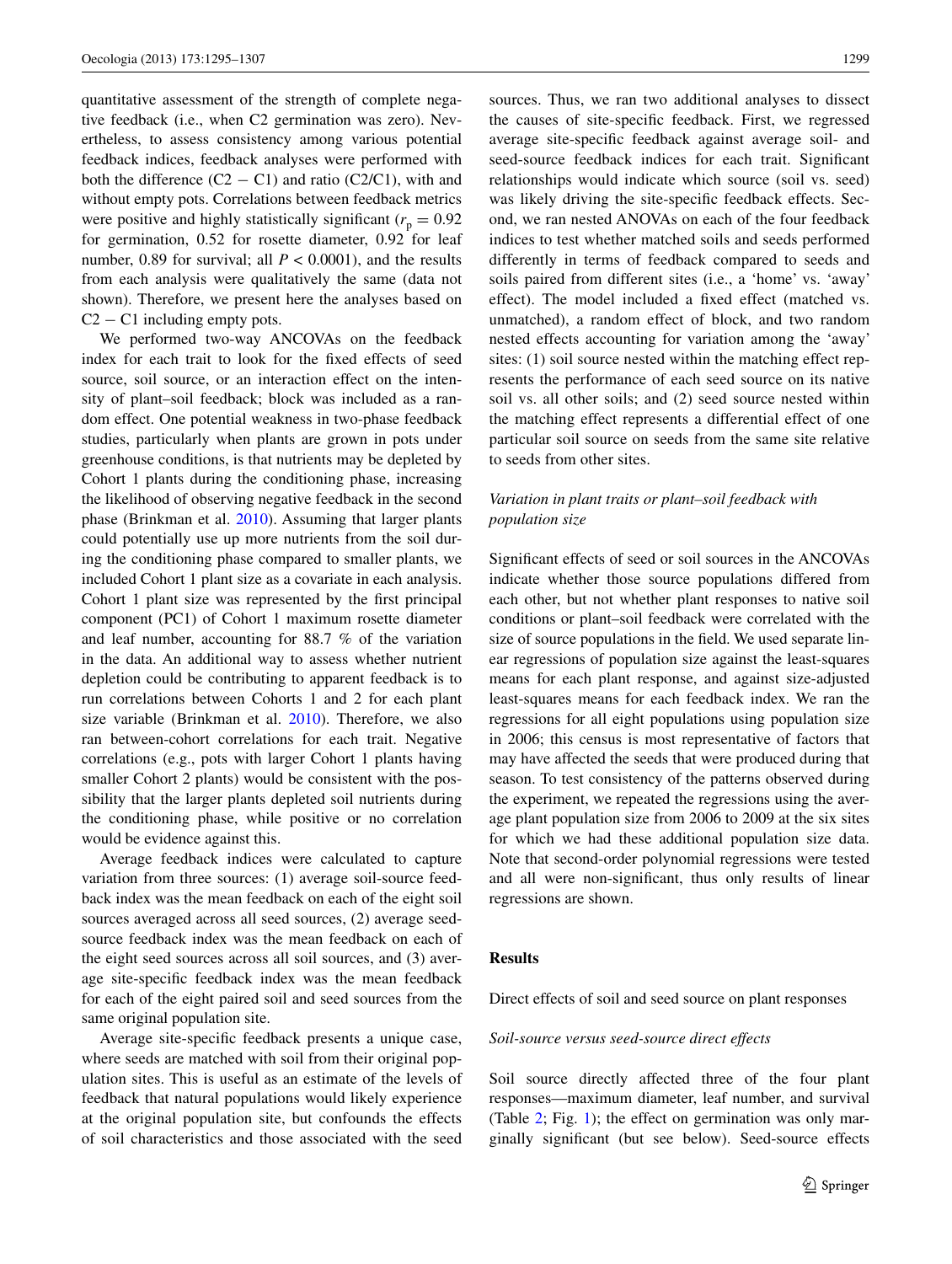| ANOVA model fixed effects                            | Percent germination<br>$(df = 256)$ | Maximum diameter<br>$(df = 214 - 238)$ | Maximum leaf number<br>$(df = 234 - 282)$ | Survival<br>$(df = 266 - 318)$ |
|------------------------------------------------------|-------------------------------------|----------------------------------------|-------------------------------------------|--------------------------------|
| Soil source $(df = 7)$                               | $1.9^{\dagger}$                     | $22***$                                | $15****$                                  | $8.6***$                       |
| Seed source $(df = 7)$                               | $30***$                             | $1.7^{\dagger}$                        | 1.1                                       | $3.5***$                       |
| Soil $\times$ seed ( <i>df</i> = 49)                 | 0.5                                 | 0.7                                    | 0.9                                       | 1.0                            |
| Cohort $(df = 1)$                                    | 498****                             | $637***$                               | $590***$                                  | $242***$                       |
| Soil $\times$ cohort ( <i>df</i> = 7)                | $3.6***$                            | $18****$                               | $3.6***$                                  | $4.6***$                       |
| Seed $\times$ cohort ( <i>df</i> = 7)                | $67***$                             | 0.6                                    | 0.7                                       | $2.2*$                         |
| Soil $\times$ seed $\times$ cohort ( <i>df</i> = 49) | 0.6                                 |                                        |                                           |                                |

<span id="page-5-0"></span>**Table 2** Effects of soil, seed source, cohort, and interactions on four plant responses: percent germination, maximum diameter (mm), maximum leaf number, and survival (weeks)

Block nested within soil  $\times$  seed was included as a random effect in each model. Empty pots were included as zeros for percent germination  $(n = 320 \text{ post per cohort})$  and missing for all other traits  $(n = 302 \text{ and } 216 \text{ plants per cohort})$ . The three-way interaction could only be tested for percent germination because some soil  $\times$  seed combinations were entirely missing from cohort 2 (see text for details)

Values are *F* statistics. Parenthetical values for ANOVA model indicate numerator degrees of freedom (*df*) for each effect; denominator *df* are given for each variable

Significance: † *P* < 0.10, \* *P* < 0.05, \*\* *P* < 0.01, \*\*\* *P* < 0.001, \*\*\*\* *P* < 0.0001

<span id="page-5-1"></span>**Fig. 1** Comparison of four plant response traits between Cohort 1 and Cohort 2 of *Lobelia siphilitica*. Values are means  $\pm$  1SE for each soil source (i.e., averaged across all seed sources). Sites are ranked in order of plant population size (*left* to *right*); see Table [1](#page-2-0) for source population codes



were significant for percent germination and survival, but not the metrics of plant size. The significant cohort effect represents a substantial reduction in means for all plant responses from Cohort 1 to Cohort 2, attesting to strong negative feedback overall (Figs. [1](#page-5-1), [2](#page-6-0)). The effect of soil source differed between the two cohorts for all four traits (i.e., significant soil  $\times$  cohort interactions; Fig. [2](#page-6-0)), while the seed source effect differed between cohorts only for germination and survival (Table [2](#page-5-0)). We detected no significant soil  $\times$  seed source interactions.

## *Variation of direct effects with plant population size*

Although plant responses varied by soil source, there was no correlation between soil-source population size and any of the average plant responses in Cohort 1 (linear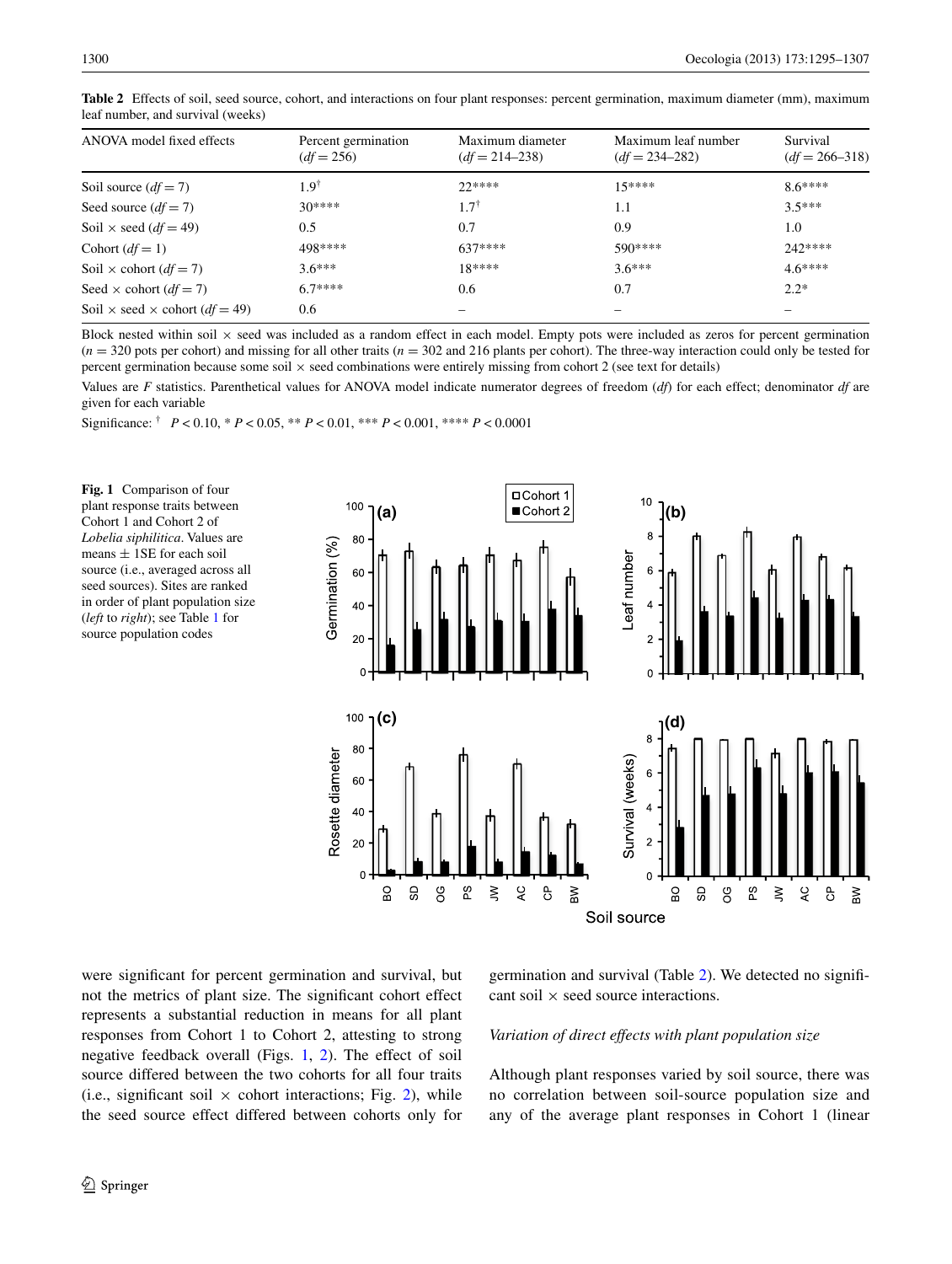regressions, all  $P > 0.05$ ; Fig. [1](#page-5-1)). In contrast, average values for all four plant traits in Cohort 1 were significantly negatively related to the size of the populations where seeds were collected, meaning that seeds produced in smaller populations had higher percent germination, and produced plants with larger rosettes, more leaves, and higher survival in Cohort 1 ( $r^2 = 0.58 - 0.73$ , all  $P < 0.02$ ). When seeds and soils were matched by site, negative relationships between average trait values and population size were also significant in Cohort 1 for percent germination ( $r^2 = 0.50$ ,  $n = 8$ ,  $P = 0.05$ ) and survival ( $r^2 = 0.60$ ,  $n = 8$ ,  $P = 0.021$ . In the case of both seed-source and site-specific effects, these relationships were driven by poorest germination, growth, and survival of seeds from



<span id="page-6-0"></span>**Fig. 2** Trait means for two cohorts of *Lobelia siphilitica* plants grown on eight soil sources. Each point is the mean of all plants growing on each soil source; **a** percent germination ( $n = 40$  plants per site per cohort); **b** total leaf number, **c** rosette diameter, and **d** survival  $(n = 23-40)$  plants per site per cohort). All four traits showed significant soil source  $\times$  cohort interaction effects (see Table [2\)](#page-5-0)

the single largest population (Buckwheat), and highest germination, growth, and survival of seeds from the two smallest populations (Bonnivale and Storm Drain). Mahalanobis distance indicated that Buckwheat was an outlier; there were huge gaps between average values for Buckwheat plant responses and those for all other seed sources. When Buckwheat values were excluded from the analysis, all of these regressions between average plant responses and population size became non-significant. Excluding the Buckwheat population of seeds strengthened the direct effect of soil source on percent germination in the ANOVAs (soil source effect on germination:  $F = 2.8$ ,  $P = 0.0069$ ; however, all other patterns of statistical significance shown in Table [2](#page-5-0) were unchanged. Regardless, seeds from the two smallest populations performed best in Cohort 1.

### Conspecific plant–soil feedback

#### *Soil‑source versus seed‑source effects on feedback*

After adjusting for the effects of Cohort 1 plant size, we detected significant effects of soil source and seed source on the feedback indices of percent germination, maximum diameter, maximum leaf number, and survival, but no significant soil  $\times$  seed interactions (Table [3\)](#page-6-1). Although feedback indices calculated for individual pots ranged from positive (meaning plants in Cohort 2 performed better) to negative (plants in Cohort 1 performed better), the majority (66–91 %) of plants in Cohort 2 experienced negative feedback on each of the four plant responses. These patterns of significance were identical to those that were not adjusted for C1 plant size (i.e., two-way ANOVAs without the plant size covariate; data not shown), suggesting that feedback intensity did not scale with C1 plant size in our experiment. Additionally, all correlations between maximum diameter and leaf number between cohorts were positive  $(r = 0.25{\text -}0.37, n = 200 \text{ plants}, \text{ all } P < 0.0003$ ),

<span id="page-6-1"></span>**Table 3** Effects of soil source, seed source, and interaction effects on feedback indices of percent germination, maximum diameter (mm), maximum leaf number, and survival (weeks)

| ANCOVA model fixed effects                | Feedback index     |          |             |          |  |
|-------------------------------------------|--------------------|----------|-------------|----------|--|
|                                           | <b>Germination</b> | Diameter | Leaf number | Survival |  |
| Soil source $(df = 7, 252)$               | $3.9***$           | $6.0***$ | $9.0****$   | $91***$  |  |
| Seed source $(df = 7, 252)$               | $5.8****$          | $2.2*$   | $11.1***$   | $5.6***$ |  |
| Soil $\times$ seed ( <i>df</i> = 49, 252) | 0.7                | 1.0      | 1.0         | 1.0      |  |
| PC plant size $(df = 1, 252)$             | $6.7*$             | $690***$ | 242****     | $57****$ |  |

Feedback was calculated for each pot as the difference in trait value between Cohorts 1 and 2 (all  $n = 320$ ; see text for details). In each ANCOVA, block was included as a random effect, and the first principal component (PC) of plant size was included as a covariate

Values are *F* statistics

Significance: † *P* < 0.10, \* *P* < 0.05, \*\* *P* < 0.01, \*\*\* *P* < 0.001, \*\*\*\* *P* < 0.0001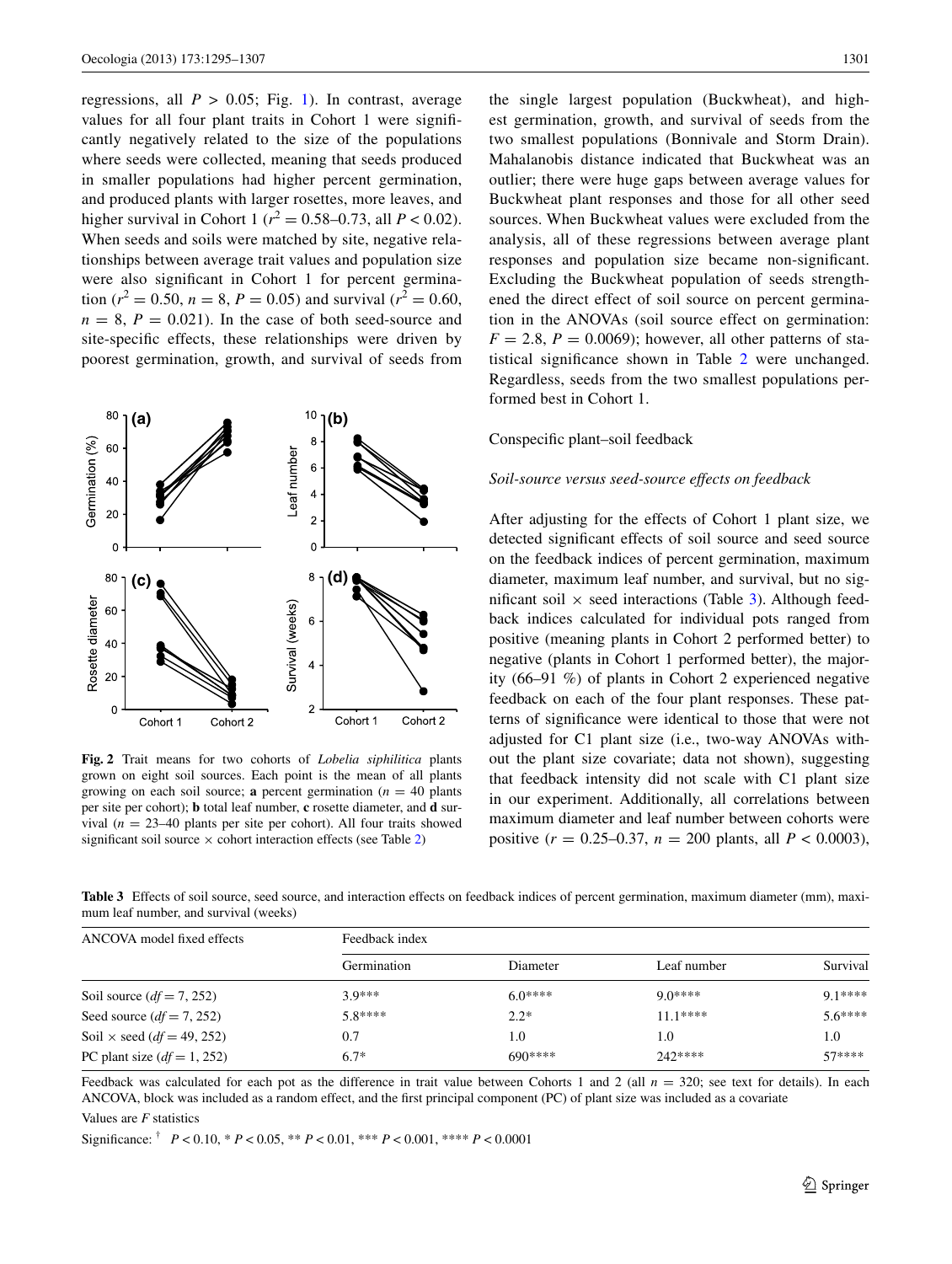indicating that negative feedback was not being driven by nutrient depletion alone.

Average site-specific feedback on germination (Fig. [3](#page-7-0)a) and maximum rosette diameter (Fig. [3](#page-7-0)c) scaled linearly with average soil-source feedback on these traits. In contrast, none of the average site-specific feedback indices scaled significantly with average seed-source feedback (all  $P > 0.05$ ; Fig. [3b](#page-7-0), d), although the relationship for maximum diameter was marginally significant. This suggests



<span id="page-7-0"></span>**Fig. 3** Average site-specific feedback indices for **a**, **b** germination, and **c**, **d** maximum diameter against **a**, **c** soil-source feedback, and **b**, **d** seed-source feedback. Values toward the *lower left* indicate greater negative feedback, i.e., a greater average reduction in the plant response trait between cohorts 1 and 2 (see text for details). Regression statistics are provided for significant relationships;  $n = 8$  population sites

that soils likely mediate more feedback effects on germination and rosette size than do seed-source effects. Sitespecific feedback on leaf number and survival did not significantly scale with either soil- or seed-source effects (all  $P < 0.05$ ).

Finally, feedback indices did not differ between 'home' and 'away' sites for any of the plant responses (all ANOVA *P* > 0.50), providing no evidence for local adaptation of seeds to their particular soil source. This result is consistent with the lack of any soil-by-seed interactions in any of the previous analyses (Tables [2,](#page-5-0) [3\)](#page-6-1).

#### *Variation of feedback with plant population size*

Although feedback indices varied significantly when averaged by soil and seed sources (Table [3](#page-6-1)), there was no explicit effect of population size on feedback on any plant response (linear regressions, all  $P > 0.05$ ). However, when soils and seeds were matched, we found evidence for greater average negative feedback on both germination (Fig. [4](#page-7-1)a) and survival (Fig. [4b](#page-7-1)) at sites hosting smaller populations in 2006. This effect was consistent across the following 3 years for germination (Fig. [4](#page-7-1)c) but not survival (not shown), although the trend was consistent for survival, with the two largest populations experiencing the least negative feedback.

## **Discussion**

Using an experimental 'soil-conditioning' approach, we found that conspecific plant–soil feedback has the potential to contribute to population size variation of a single species, while direct effects of soil or seed sources did not. Conspecific feedback was negative at all sites, but was significantly more negative at sites hosting small plant populations.



<span id="page-7-1"></span>**Fig. 4** Relationships between average site-specific feedback and source population size for **a**, **c** germination and **b** survival. **a**, **b** Show population size at all eight sites in 2006 (the year that seeds were collected); **c** shows the mean population size across 4 years (2006–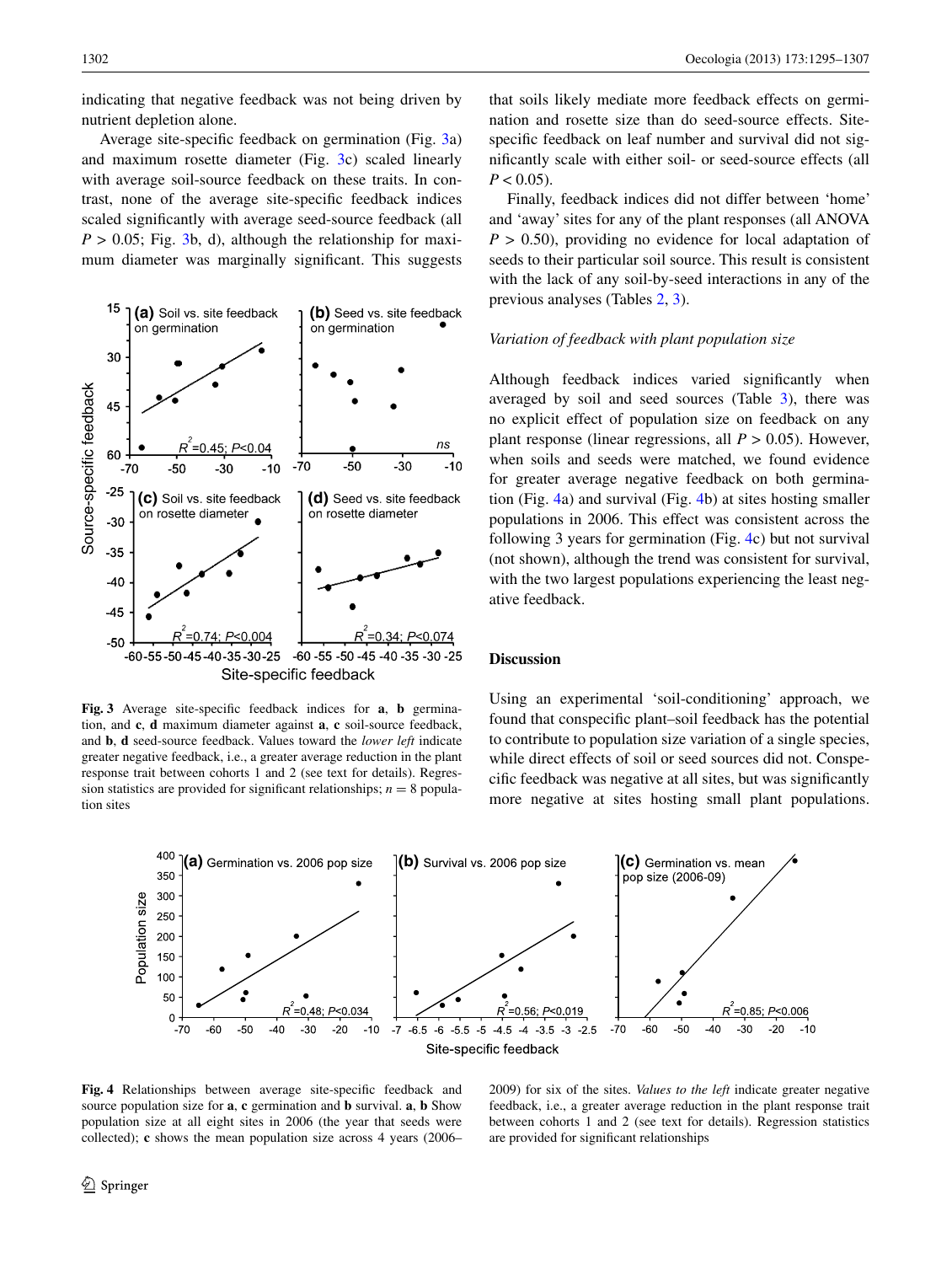Furthermore, the intensity of feedback on germination and survival scaled monotonically with natural plant population size. Based on our examination of the source of feedback effects in this sample of population sites, we suggest that variation in soil characteristics may contribute significantly to population size variation in *L. siphilitica*.

# Direct effects of soils and seed sources do not scale with plant population size

Plant responses in the first cohort reflect direct effects of soil characteristics, including soil conditions at the original population site (soil-source effects), and/or the genotypic composition of the original plant population (seedsource effects). Both types of direct effects significantly affected plant success. Although these direct effects could theoretically provide a more parsimonious explanation for variation in plant population size than feedback effects, we found no evidence supporting this explanation. Direct effects of soil source were not significantly related to plant population size, whereas direct effects of seed-source actually scaled negatively with plant population size.

Although soil source clearly affected all measures of plant success, there was no evidence that starting soil conditions varied in a way predictable by natural variation in *L. siphilitica* population size. This result suggests that variation in nutrient availability, chemical or physical composition of soils, or even patterns of heterospecific soil conditioning before the start of the experiment, did not translate into consistently low or high success. Most studies of heterospecific feedback show high variability in its effect on a focal species depending on the identity of heterospecifics (Bonanomi et al. [2005](#page-10-2); Casper and Castelli [2007](#page-11-1); Brandt et al. [2009](#page-10-7); van der Heijden and Horton [2009;](#page-12-1) van de Voorde et al. [2011\)](#page-12-3). Although detailed studies of plant communities at our study sites could determine the potential for particular heterospecifics to affect *L. siphilitica*, we used soil samples representative of the entire community at each site in this experiment. We collected and bulked soils from microsites that should be most available for new recruits, thus the effect we observed should meaningfully represent the net outcome of future interactions between *L. siphilit ica* seeds and a range of local heterospecific microsites.

In a concurrent study on these same population sites, we documented significant variation in native soil microbial communities and physicochemical characteristics among sites (Hovatter et al. [2011](#page-11-25)). Soil-borne pathogens, nutrient levels, and other physical and chemical aspects of the soil environment have been previously found to affect seedling establishment and plant growth in other plant species (Packer and Clay [2000](#page-11-2); Villagra and Cavagnaro [2005](#page-12-8); Bonanomi et al. [2005](#page-10-2); Travlos et al. [2007;](#page-12-9) Wilcke et al. [2008](#page-12-10); Laliberte et al. [2008;](#page-11-30) Pregitzer et al. [2010;](#page-11-11) Liu et al. [2012](#page-11-5)). Further experiments would be necessary to determine which of these factors is most important in determining direct site effects on *L. siphilitica* traits. Regardless, it is remarkable that direct effects of soil source on plant performance did not scale with population size variation, especially given that conspecific feedback was strongly correlated with population size across this wide geographic range, and was likely to be soil mediated.

Seed-source effects in Cohort 1, reflecting site-specific properties of the plants that produced them, scaled negatively with population size, but were limited to percent germination and survival. There are many possible causes of seed-source effects, ranging from local adaptation of genotypes (Joshi et al. [2001;](#page-11-31) Pregitzer et al. [2010;](#page-11-11) Smith et al. [2012\)](#page-12-11) to the likelihood of a seed being inbred (Keller and Waller [2002](#page-11-32)). In general, small populations of plants are expected to contain less genotypic diversity, have lower adaptive potential, and have a greater likelihood of inbreeding relative to large populations (Ellstrand and Elam [1993](#page-11-33); Keller and Waller [2002](#page-11-32); Leimu et al. [2006\)](#page-11-34). Therefore, plant success might be expected to be lowest for seeds from small population sites (Menges [1991\)](#page-11-35). Thus, our finding that Cohort 1 plant success was lowest in our largest population and highest in the two smallest populations begs explanation. Although we could not identify the underlying causes of seed-source effects in our study, we detected no significant seed  $\times$  soil interactions, and no evidence for any 'home-site' advantage or local adaptation to particular soils. Interestingly, concurrent studies on these same populations showed that even under soil-free conditions (i.e., Petri dishes in growth chambers), percent germination was highest in smallest populations, and germination was also insensitive to inbreeding (Proell [2009](#page-11-23)). Further studies of the relationship between population size and individual plant success are clearly warranted.

Small populations were more susceptible to conspecific negative feedback

Previous studies have shown that differences among *spe‑ cies* in susceptibility to negative feedback can explain variation in relative abundance at particular sites (Klironomos [2002](#page-11-7); Mangan et al. [2010\)](#page-11-4). However, to our knowledge, variation in conspecific negative feedback has not previously been considered as a mechanism responsible for the regulation of natural population size across a single species' native range. We observed a monotonic, positive relationship between average site-specific feedback and native plant population size, with seeds and soils from smaller population sites experiencing greater negative feedback. Again, these patterns were particularly apparent in the two traits likely to be linked directly to population size—germination and survival. When we dissected the source of these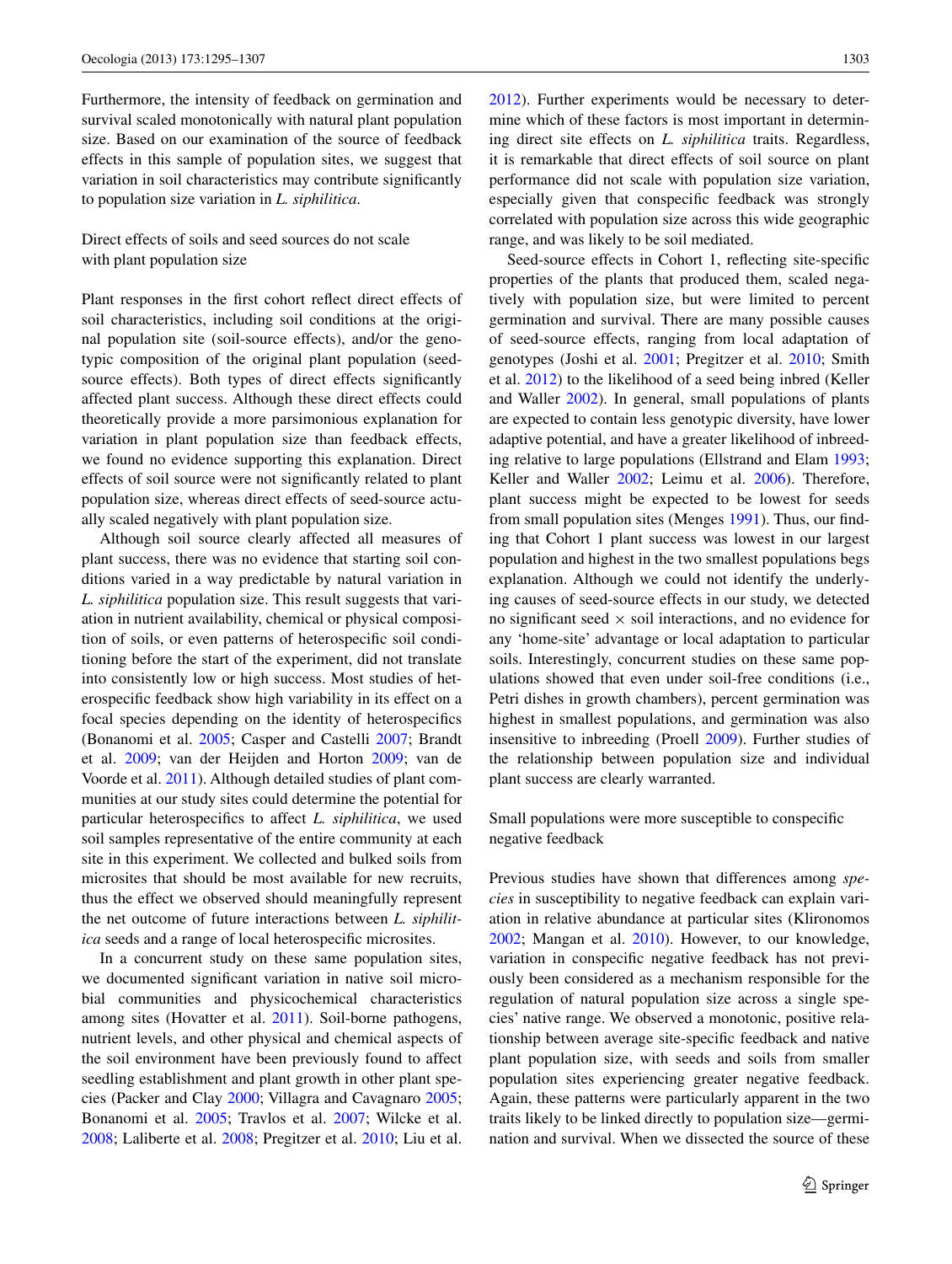site-specific effects, we found that variation associated with soil, not seed source, was more likely responsible. In the case of germination, the monotonic relationship between negative feedback and population size was even stronger when considering plant population size in the 3 years following the experiment, suggesting that these results are meaningful with respect to the near-term trajectory of natural populations.

We have several reasons to conclude that more negative feedback in small population sites was driven by feedback with soil microorganisms, and not nutrient limitation. First, there was no relationship between C1 plant responses and soil-source population size, suggesting that if there was variation in nutrient availability among sites, it did not translate into predictable variation in plant responses. Second, all of our analyses of feedback were conducted using least-squares means corrected for C1 plant size, and we still observed a strong relationship between feedback and population size. Note also that the relationships between feedback and population size were identical when we did not correct for C1 plant size (data not shown), suggesting that the intense feedback was not the result of nutrients being disproportionately depleted during the conditioning phase. Finally, the strongest relationship between feedback and population size was observed for percent germination. Germination success is not as affected by soil nutrient availability as are growth and survival. If nutrient limitation was the key mediator of feedback, we should have observed stronger patterns with resource-dependent plant responses.

Although we cannot unambiguously parse the effects of specific components of the soil environment without further experimentation, we predict that the mechanisms are likely to involve soil biota, as has been found elsewhere (reviewed in Bever et al. [2010;](#page-10-1) Brinkman et al. [2010](#page-11-29)). In a companion study conducted at these same native population sites, we found distinct microbial communities and regional patterns in community composition in soils beneath *L. siphi‑ litica* plants compared to soils taken from just a few centimeters away where this species was absent (Hovatter et al. [2011\)](#page-11-25). This implies that conditioning by *L. siphilitica* alters soil communities, and potentially the abundance of speciesspecific enemies that may be mediating negative feedback. However, our current results indicate that there are also inherent differences among sites in the microbial community, causing some soils to induce greater negative feedback on *L. siphilitica*. Based on work in other systems, it seems likely that such differences are related to the geographic distributions of pathogens among population sites (Klironomos [2002;](#page-11-7) Reinhart et al. [2010;](#page-11-9) Liu et al. [2012\)](#page-11-5). Alternatively, although we did not see direct effects of heterospecific-conditioned soil scaling with *L. siphilitica* population size, differences among the plant communities surrounding *L. siphi‑ litica* may influence the soil microbial community such that the propensity for conspecific negative feedback is variable among sites. Additional studies will be necessary to address the causes of variation in conspecific feedback, and may be an important step in understanding population size variation within a species' native range.

The fact that feedback on germination success was most predictive of population size suggests that seed pathogens may be a key factor regulating *L. siphilitica* population dynamics. Future inoculation studies would be helpful in establishing a role for various soil biota, including seed pathogens, in affecting individual plant success (Brinkman et al. [2010\)](#page-11-29). If variation in feedback regulates germination success among sites, then it has the potential to explain how population size of species like *L. siphilitica* could be so small (fewer than 100 individuals; Caruso and Case [2007\)](#page-11-24) relative to their exceedingly high seed production (Johnston [1991;](#page-11-21) Caruso and Yakobowski [2008\)](#page-11-22). In addition to producing clonal basal rosettes, the small seeds of common North American *Lobelia* species, including *L. siphilitica* and its sister taxa, are passively dispersed, and given the field stature of all North American species is <2 m (E. Knox, personal communication), they should have among the most limited seed dispersal distances (Thomson et al. [2011](#page-12-5)). Thus, seeds should frequently encounter soil environments conditioned by neighboring conspecifics. This increases the importance of our finding that conspecific feedback was more strongly negative at small population sites.

# Evolutionary consequences of conspecific plant–soil feedback in natural populations

We do not have explicit demographic data for *L. siphilitica* populations, thus we do not know how sensitive population dynamics are to variation in germination success relative to other demographic parameters, such as growth, flowering, seed production, or clonality. However, it seems reasonable to assume that among-site variation in germination success, whatever the cause, could influence the evolutionary trajectory of populations independently of its effect on plant population size.

Soils are clearly agents of natural selection on plants, and in several cases have resulted in local adaptation of genotypes to their native soil conditions (Schweitzer et al. [2008](#page-11-20); Pregitzer et al. [2010;](#page-11-11) Smith et al. [2012](#page-12-11) and references therein). At a regional scale, such effects could potentially influence patterns of gene flow among sites, and not just between extreme soil types like serpentine versus non-serpentine (Sambatti and Rice [2006](#page-11-36)). Gene flow does not occur unless seeds containing ex situ genetic material are recruited into an adult population. Thus, the likelihood of gene flow is related to the successful recruitment of seeds, which can be differentially affected by both seed and soil sources (Pregitzer et al. [2010;](#page-11-11) Schweitzer et al. [2011](#page-11-37);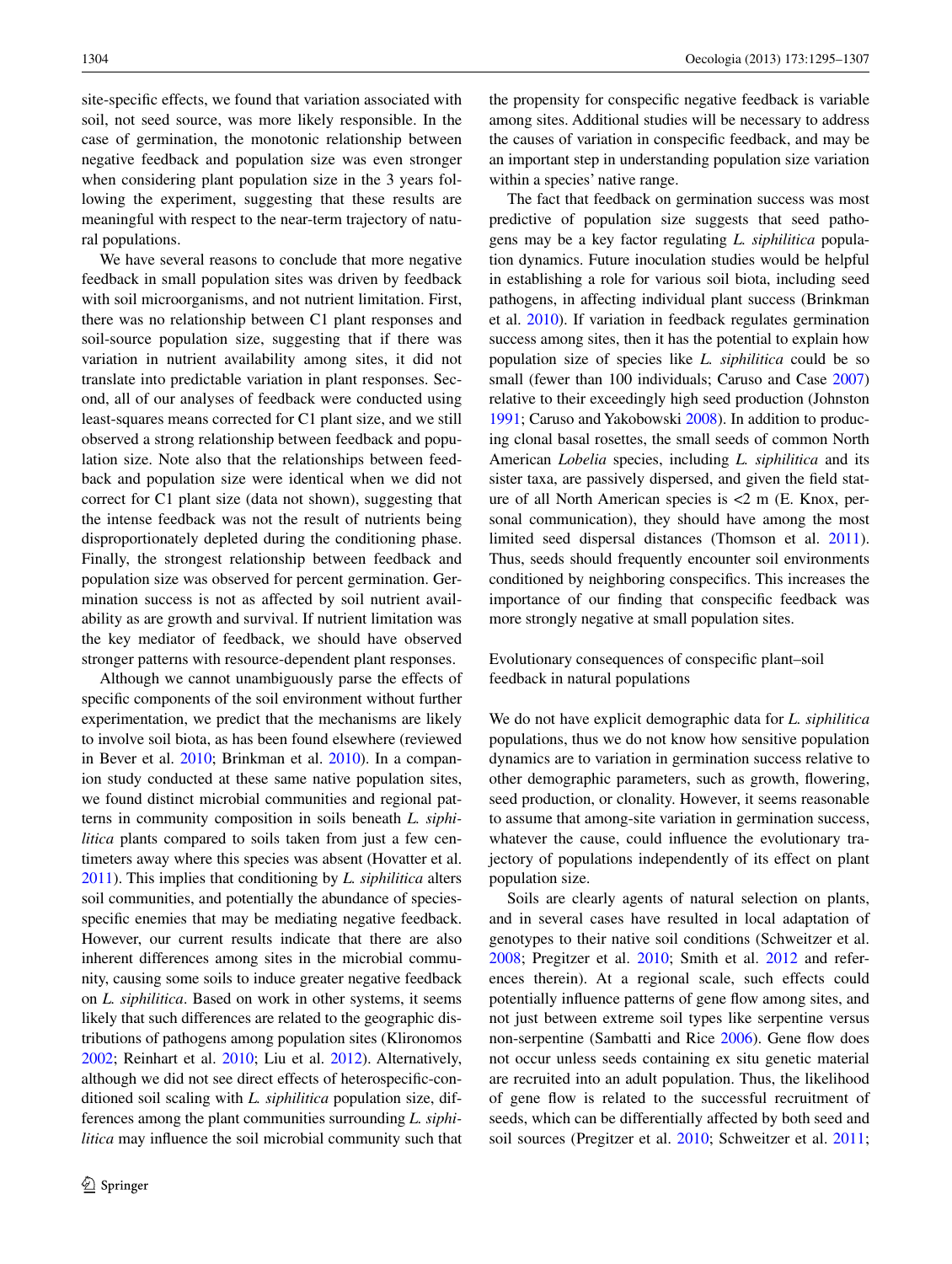Liu et al. [2012\)](#page-11-5). Soil sources affect locally dispersed seeds as well as any seeds dispersed to a site from any other sites. Seed-source effects will be important for locally dispersed seeds as well as those dispersing to any other population site, whether large or small. Site-specific effects account for feedback on seeds that are dispersed locally at their own population site, which is particularly common in passively dispersed herbaceous plants (Thomson et al. [2011](#page-12-5)), such as *L. siphilitica*. If the site-specific feedback effects that we observed for germination persist, then *L. siphilitica* populations that are currently small might be expected to stay small, regardless of whether it is components of the soil or the plants that is driving the feedback effect. The translation of this effect into population size variation would then depend on how frequently seeds encounter soil conditioned by conspecifics versus heterospecifics, the latter of which did not vary according to *Lobelia* population size in our study. Our result showing that soil variation is contributing more heavily to site-specific feedback than are seed-source effects suggests that small populations should experience less gene flow through seeds. Seeds may disperse to these sites, but something in the soils may prevent immigrant seeds from establishing. In contrast, seeds dispersing to larger population sites may be more likely to be recruited.

Finally, we suggest further investigation into how plant– soil feedback could influence evolution in species, such as *L. siphilitica*, that are comprised of separate sexes. In the same way that individual genotypes may foster particular soil communities (Schweitzer et al. [2008](#page-11-20)), there is evidence from other systems that plants of different sexes can interact differently with various soil conditions, both abiotic (Freeman et al. [1976](#page-11-38); Cox [1981](#page-11-39); Dawson and Ehleringer [1993](#page-11-40); Eppley [2005;](#page-11-41) Ashman [2006\)](#page-10-8) and biotic (Varga and Kytöviita [2010;](#page-12-12) Vega-Frutis et al. [2013\)](#page-12-13). There is also evidence that alternate sexes produce seeds with differential germination and survival (e.g., Eppley [2001;](#page-11-42) Delph and Mutikainen [2003](#page-11-43); Chang [2006\)](#page-11-44). To our knowledge, there have been no explicit studies of sex-differential susceptibility to plant–soil feedback, but such studies would be of interest in order to fully appreciate the role of plant– soil feedback in the evolution of dimorphic plant species. In gynodioecious *L. siphilitica*, small populations tend to contain more female plants than larger populations (Caruso and Case [2007\)](#page-11-24), meaning that some of the connection between sex expression and population size may in fact be mediated by differences in plant–soil interactions. Further studies following plants of each sex would be fruitful.

# **Conclusions**

Although feedback is common in nature, and is known to be an important component of the regulation of population density and plant abundance, we have shown its potential to contribute to variation in natural population size of a single species in its native range. Although based only on a small sample of study sites, this study provides evidence of regional-scale variation in conspecific negative feedback that is likely mediated by biotic components in the soil environment of *L. siphilitica* soils, and is correlated with population size. These results may have implications for further field and manipulative experiments that could test mechanisms behind patterns in population size variation and may contribute to conservation efforts of low-abundance species.

**Acknowledgments** The authors are especially grateful to D. Antibus, D. Bade, S. Brown, C. Clevinger, C. Dejelo, L. Feinstein, E. Floro, A. Hansgate, P. Lorch, J. Proell, J. Reeves, J. Schweitzer, D. Sprockett, C. Rizzo, and O. Valverde for assistance; to J. Jaeger, K. Menard, and staff at MetroParks Toledo for field-site support and permission to carry out this research. We thank H. Maherali for helpful discussion, and O. Rocha, O. Valverde-Barrantes, C. Gehring, and two anonymous reviewers for comments on an earlier version of this manuscript. This work was submitted in partial fulfillment of a Masters in Ecology to S.H. from the Department of Biological Sciences at Kent State University, and was supported through startup funds to A.L.C. and C.B.B. The experiments comply with the current laws of the United States of America, in which the experiments were performed.

#### **References**

- <span id="page-10-8"></span>Ashman T-L (2006) The evolution of separate sexes: a focus on the ecological context. In: Harder LD, Barrett SCH (eds) Ecology and evolution of flowers. Oxford University Press, Oxford, pp 419–465
- <span id="page-10-5"></span>Bartelt-Ryser J, Joshi J, Schmid B, Brandl H, Balser T (2005) Soil feedbacks of plant diversity on soil microbial communities and subsequent plant growth. Perspect Plant Ecol Evol Syst 7: 27–49
- <span id="page-10-6"></span>Beaudoin Yetter R (1989) The expression of male-sterility in *Lobelia siphilitica* (Campanulaceae): a life history approach. PhD dissertation, Miami University, Miami
- <span id="page-10-3"></span>Bever JD (2003) Research review: soil community feedback and the coexistence of competitors: conceptual frameworks and empirical tests. New Phytol 157:465–473
- <span id="page-10-0"></span>Bever JD, Westover KM, Antonovics J (1997) Incorporating the soil community into plant population dynamics: the utility of the feedback approach. J Ecol 85:561–573
- <span id="page-10-1"></span>Bever JD, Dickie IA, Facelli E, Facelli JM, Klironomos J, Moora M, Rillig MC, Stock WD, Tibbett M, Zobel M (2010) Rooting theories of plant community ecology in microbial interactions. Trends Ecol Evol 25:468–478
- <span id="page-10-4"></span>Bezemer TM, Lawson CS, Hedlund K, Edwards AR, Brook AJ, Igual JM, Mortimer SR, van der Putten WH (2006) Plant species and functional group effects on abiotic and microbial soil properties and plant–soil feedback responses in two grasslands. J Ecol 94:893–904
- <span id="page-10-2"></span>Bonanomi G, Giannino F, Mazzoleni S (2005) Negative plant–soil feedback and species coexistence. Oikos 111:311–321
- <span id="page-10-7"></span>Brandt AJ, Seabloom EW, Hosseini PR (2009) Phylogeny and provenance affect plant–soil feedback in invaded California grasslands. Ecology 90:1063–1072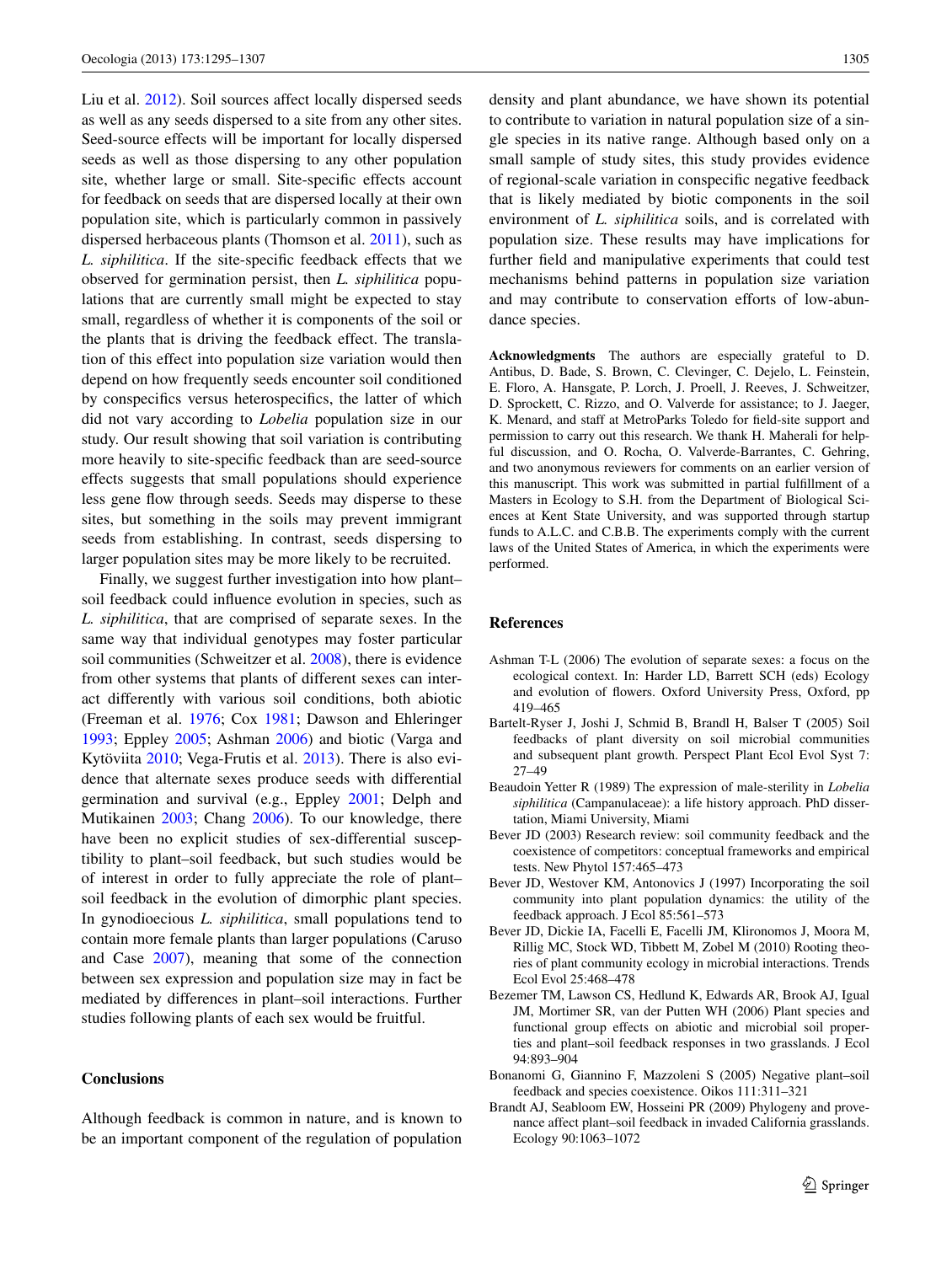- <span id="page-11-29"></span>Brinkman EP, van der Putten WH, Bakker E-J, Verhoeven KJF (2010) Plant–soil feedback: experimental approaches, statistical analyses, and ecological interpretations. J Ecol 98:1063–1073
- <span id="page-11-8"></span>Callaway RM, Cipollini D, Barto K, Thelen GC, Hallett SG, Prati D, Stinson K, Klironomos J (2008) Novel weapons: invasive plant suppresses fungal mutualists in America but not in its native Europe. Ecology 89:1043–1055
- <span id="page-11-24"></span>Caruso CM, Case AL (2007) Sex ratio variation in gynodioecious *Lobelia siphilitica*: effects of population size and geographic location. J Evol Biol 20:1396–1405
- <span id="page-11-22"></span>Caruso CM, Yakobowski SJ (2008) Selection on floral and carbon uptake traits of *Lobelia siphilitica* is similar in females and hermaphrodites. J Evol Biol 21:1514–1523
- <span id="page-11-1"></span>Casper BB, Castelli JP (2007) Evaluating plant–soil feedback together with competition in a serpentine grassland. Ecol Lett 10:394–400
- <span id="page-11-0"></span>Catovsky S, Bazzaz FA (2000) The role of resource interactions and seedling regeneration in maintaining a positive feedback in hemlock stands. Ecology 88:100–112
- <span id="page-11-44"></span>Chang SM (2006) Female compensation through the quantity and quality of progeny in a gynodioecious plant, *Geranium macula‑ tum* (Geraniaceae). Am J Bot 93:263–270
- <span id="page-11-39"></span>Cox PA (1981) Niche partitioning between sexes of dioecious plants. Am Nat 117:295–307
- <span id="page-11-15"></span>Dalling JW, Davis AS, Schutte BJ, Arnold AE (2011) Seed survival in soil: interacting effects of predation, dormancy, and the soil microbial community. J Ecol 99:89–95
- <span id="page-11-40"></span>Dawson TE, Ehleringer JR (1993) Gender-specific physiology, carbon isotope discrimination, and habitat distribution in boxelder, *Acer negundo*. Ecology 74:798–815
- <span id="page-11-43"></span>Delph LF, Mutikainen P (2003) Testing why the sex of the maternal parent affects seedling survival in a gynodioecious species. Evolution 57:231–239
- <span id="page-11-26"></span>Dudle D, Mutikainen P, Delph LF (2001) Genetics of sex determination in the gynodioecious species *Lobelia siphilitica*: evidence from two populations. Heredity 86:265–276
- <span id="page-11-33"></span>Ellstrand NC, Elam DR (1993) Population genetic consequences of small population size: implications for plant populations. Annu Rev Ecol Syst 24:217–242
- <span id="page-11-42"></span>Eppley SM (2001) Gender-specific selection during early history stages in the dioecious grass *Distichlis spicata*. Ecology 82:2022–2031
- <span id="page-11-41"></span>Eppley SM (2005) Spatial segregation of the sexes and nutrients affect reproductive success in a dioecious wind-pollinated grass. Plant Ecol 181:179–190
- <span id="page-11-38"></span>Freeman DC, Klikoff LG, Harper KT (1976) Differential resource utilization by the sexes of dioecious plants. Science 193:597–599
- <span id="page-11-17"></span>Grman E, Suding KN (2010) Within-year soil legacies contribute to strong priority effects of exotics on native California grassland communities. Restor Ecol 18:664–670
- <span id="page-11-10"></span>Harrison KA, Bardgett RD (2010) Influence of plant species and soil conditions on plant–soil feedback in mixed grassland communities. J Ecol 98:384–395
- <span id="page-11-25"></span>Hovatter SR, Dejelo C, Case AL, Blackwood CB (2011) Metacommunity organization of soil microorganisms depends on habitat type defined by presence of *Lobelia siphilitica* plants. Ecology 92:57–65
- <span id="page-11-21"></span>Johnston MO (1991) Natural selection on floral traits in two species of *Lobelia* with different pollinators. Evolution 45: 1468–1479
- <span id="page-11-31"></span>Joshi J, Schmid B, Caldeira MC, Dimitrakopoulos PG, Good J, Harris R, Hector A, Huss-Danell K, Jumpponen A, Minns A et al (2001) Local adaptation enhances performance of common plant species. Ecol Lett 4:536–544
- <span id="page-11-28"></span>Kardol P, Bezemer TM, van der Putten WH (2006) Temporal variation in plant–soil feedback controls succession. Ecol Lett 9:1080–1088
- <span id="page-11-16"></span>Kardol P, Cornips NJ, van Kempen MML, Bakx-Schotman JMT, van der Putten WH (2007) Microbe-mediated plant–soil feedback causes historical contingency effects in plant community assembly. Ecol Monogr 77:147–162
- <span id="page-11-32"></span>Keller LF, Waller DM (2002) Inbreeding effects in wild populations. Trends Ecol Evol 17:230–241
- <span id="page-11-7"></span>Klironomos JN (2002) Feedback with soil biota contributes to plant rarity and invasiveness in communities. Nature 417:67–70
- <span id="page-11-6"></span>Kulmatiski A, Beard KH, Stevens JR, Cobbold SM (2008) Plant–soil feedbacks: a meta-analytical review. Ecol Lett 11:980–992
- <span id="page-11-30"></span>Laliberte E, Cogliastro A, Bouchard A (2008) Spatiotemporal patterns in seedling emergence and early growth of two oak species directseeded on abandoned pastureland. Ann For Sci 65:407–416
- <span id="page-11-34"></span>Leimu R, Mutikainen P, Koricheva J, Fischer M (2006) How general are positive relationships between plant population size, fitness, and genetic variation? J Ecol 94:942–952
- <span id="page-11-13"></span>Lekberg Y, Koide RT (2005) Is plant performance limited by abundance of arbuscular mycorrhizal fungi? A meta-analysis of studies published between 1988 and 2003. New Phytol 168:189–204
- <span id="page-11-5"></span>Liu Y, Yu S, Zhi-Ping X, Staehelin C (2012) Analysis of a negative plant–soil feedback in a subtropical monsoon forest. J Ecol 100:1019–1028
- <span id="page-11-18"></span>Madritch M, Donaldson JR, Lindroth RL (2006) Genetic identity of *Populus tremuloides* litter influences decomposition and nutrient release in a mixed forest stand. Ecosystems 9:528–537
- <span id="page-11-19"></span>Madritch MD, Donaldson JR, Lindroth RL (2007) Canopy herbivory can mediate the influence of plant genotype on soil processes through frass deposition. Soil Biol Biochem 39:1192–1201
- <span id="page-11-4"></span>Mangan SA, Schnitzer SA, Herre EA, Mack KML, Valencia MC, Sanchez EI, Bever JD (2010) Negative plant–soil feedback predicts tree-species relative abundance in a tropical forest. Nature 466:752–756
- <span id="page-11-35"></span>Menges ES (1991) Seed germination percentages increases with population size in a fragmented prairie species. Conserv Biol 5:158–164
- <span id="page-11-14"></span>Nelson EB (2004) Microbial dynamics and interactions in the spermosphere. Annu Rev Phytopathol 42:271–309
- <span id="page-11-2"></span>Packer A, Clay K (2000) Soil pathogens and spatial patterns of seedling mortality in a temperate tree. Nature 404:278–281
- <span id="page-11-11"></span>Pregitzer CC, Bailey JK, Hart SC, Schweitzer JA (2010) Soils as agents of selection: feedbacks between plants and soils alter seedling survival and performance. Evol Ecol 24:1045–1059
- <span id="page-11-23"></span>Proell JM (2009) Population sex ratio and size affect pollination, reproductive success, and seed germination in gynodioecious *Lobelia siphilitica*: evidence using experimental populations and microsatellite genotypes. Masters thesis, Kent State University, Kent
- <span id="page-11-12"></span>Reinhart KO, Packer A, van der Putten WH, Clay K (2003) Plant–soil biota interactions and spatial distribution of black cherry in its native and invasive ranges. Ecol Lett 6:1046–1050
- <span id="page-11-9"></span>Reinhart KO, Tytgat T, van der Putten WH, Clay K (2010) Virulence of soil-borne pathogens and invasion by *Prunus serotina*. New Phytol 186:484–495
- <span id="page-11-3"></span>Reynolds HL, Packer A, Bever JD, Clay K (2003) Grassroots ecology: plant-microbe-soil interactions as drivers of plant community structure and dynamics. Ecology 84:2281–2291
- <span id="page-11-36"></span>Sambatti JBM, Rice KJ (2006) Local adaptation, patterns of selection, and gene flow in the Californian serpentine sunflower (Helianthus exilis). Evolution 60:696–710
- <span id="page-11-27"></span>SAS Institute (2010) Users guide to JMP version 9. SAS Institute, Cary
- <span id="page-11-20"></span>Schweitzer JA, Bailey JK, Fischer DG, LeRoy CJ, Londsdorf EV, Whitham TG, Hart SC (2008) Plant–soil-microorganism interactions: heritable relationship between plant genotype and associated soil microorganisms. Ecology 89:773–781
- <span id="page-11-37"></span>Schweitzer JA, Fischer DG, Rehill BJ, Wooley SC, Woolbright SA, Lindroth RL, Whitham TG, Zak DR, Hart SC (2011) Forest gene